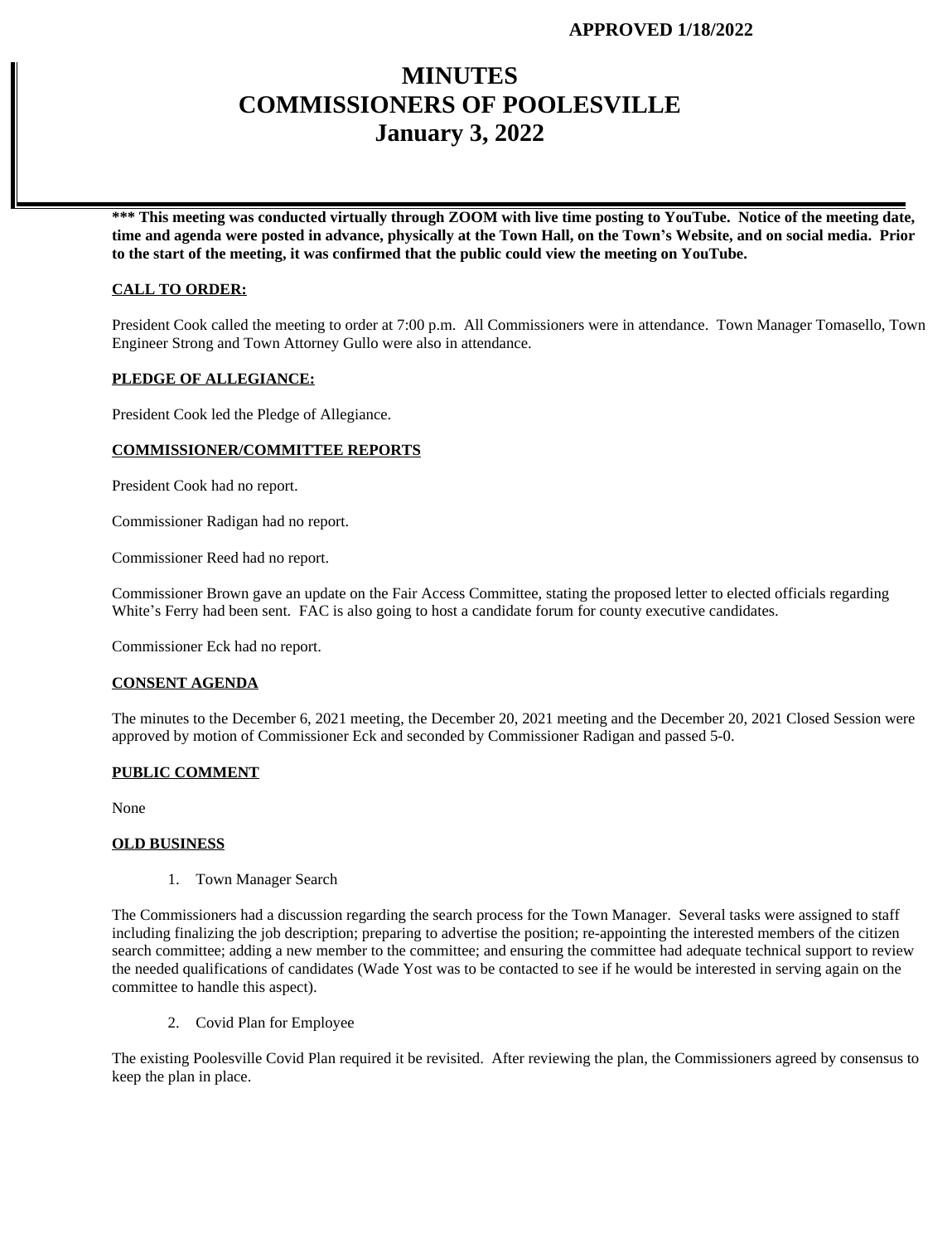### **NEW BUSINESS**

1. Montgomery County Tax Duplication

President Cook outlined the efforts of the local municipalities to work with the County to address the inequities of the tax duplication matter. Legislation is being considered by the County to address this matter and a letter of support is being requested. Commissioner Eck made a motion to endorse the proposed letter on this matter. Commissioner Reed seconded the motion. Motion carried 5-0.

2. Trash Hauling/Recycling Services

The Town Manager gave a slide presentation outlining the results of the citizen survey on this matter. After discussion of the matter, the Commissioner highlighted various aspects of service they would like to be crafted into the upcoming RFP.

## **TOWN MANAGER REPORT**

Mr. Tomasello gave a detailed report, excerpts of which are attached.

Commissioner Radigan made a motion to adjourn at 9:14 pm., seconded by Commissioner Eck. Motion passed 5-0.

A full video of the meeting can be viewed at YouTube.com, search Poolesville, Commissioners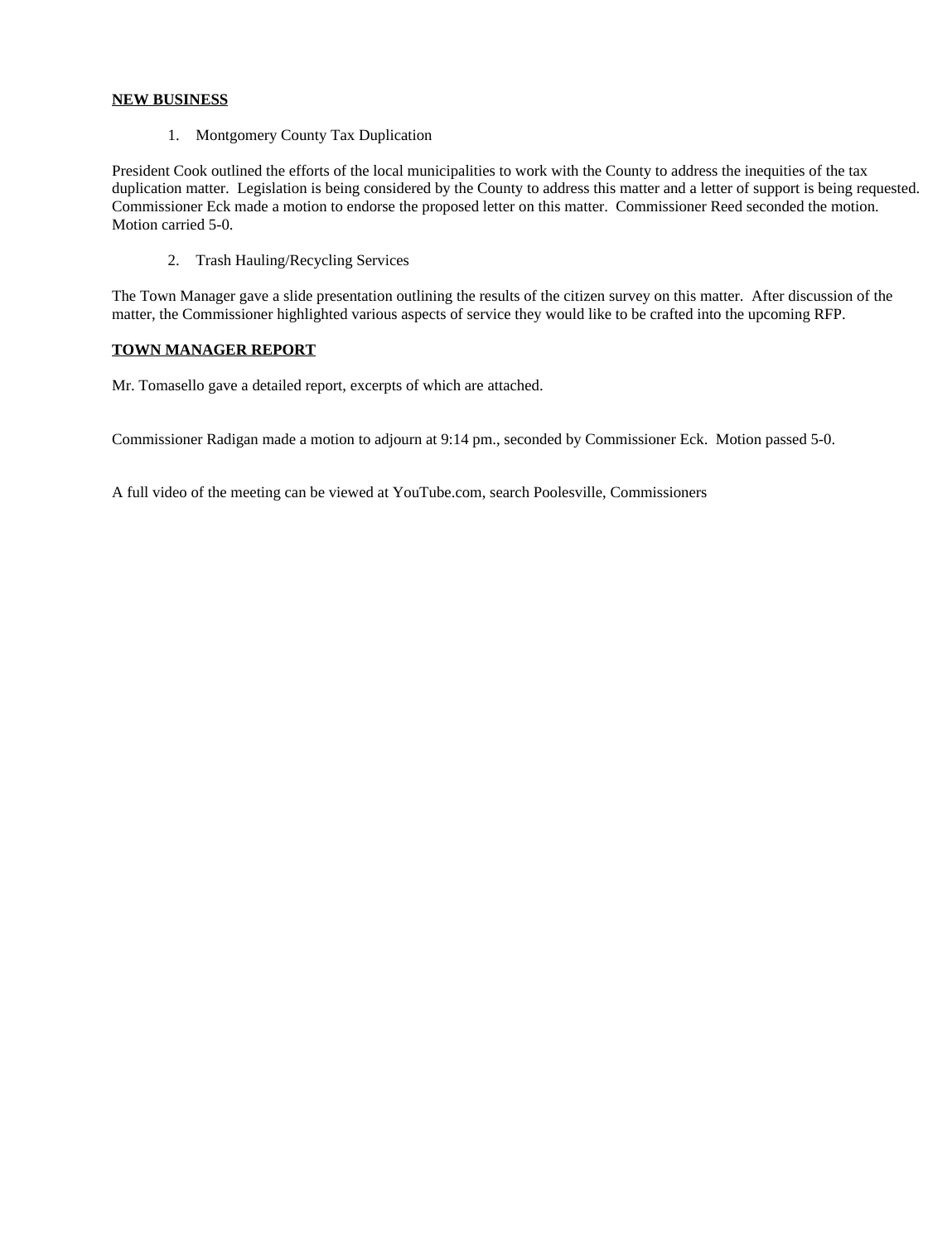# Poolesville Town Commissioners Meeting

# January 3, 2022

# TOWN MANAGER'S REPORT

The Town Manager ("TM") provided a report including the following topics –

- 1. Funding for Public Relations The Town Manager reported that FY'22 funding allocated to this purpose is effectively exhausted and requested the Commission advise how to fund additional activities going forward. Commissioner Brown replied that he would look into the year-to-date expenditures.
- 2. "Thrift Shop" Property **TM** spoke with the recent offeror on the property and informed them that additional due diligence is required prior to considering their request or potentially moving forward with the surplus process.
- 3. Finance/Budget Consultant As previously reported, discussions are ongoing with a potential consultant to evaluate Town financial policies/documents, internal controls, software, etc. with an aim of providing a "roadmap" for implementation beginning in the upcoming fiscal year.
- 4. Employee Handbook Progress continues to be made on the new and expanded Employee Handbook. TM held a lengthy video call with our consultants to go over the collected comments of the management team. The second draft is underway. When eventually completed, the document will come to the Commission for approval.
- 5. CivicClerk The Deputy Town Clerk continues to train on this software, which will enable us to post agenda materials online prior to meetings. The current implementation goal is late February to mid-March.